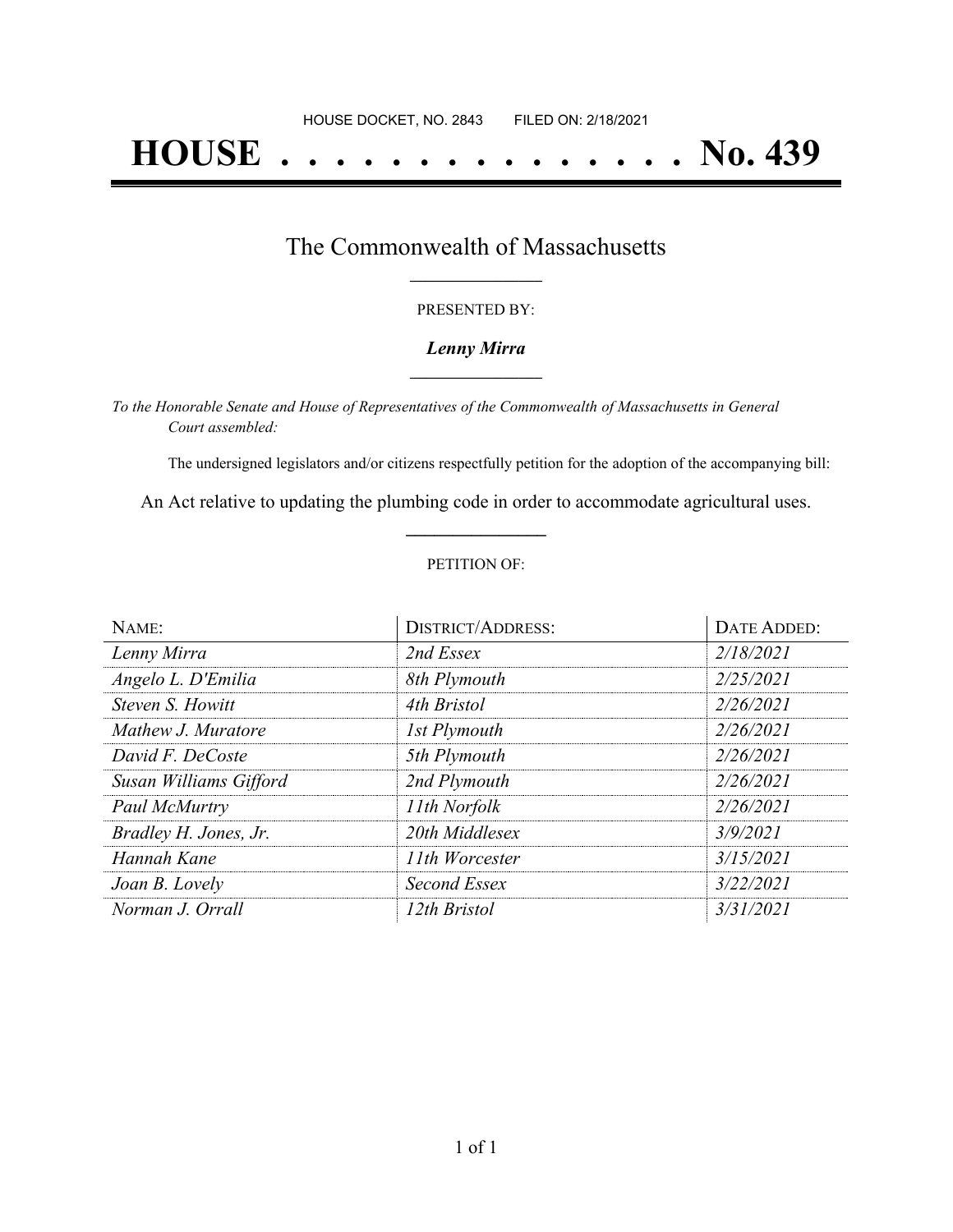## HOUSE DOCKET, NO. 2843 FILED ON: 2/18/2021

## **HOUSE . . . . . . . . . . . . . . . No. 439**

By Mr. Mirra of Georgetown, a petition (accompanied by bill, House, No. 439) of Lenny Mirra and others that the Division of Professional Licensure be directed to amend the Uniform State Plumbing Code and associated regulations to include a category of agricultural buildings and operations. Consumer Protection and Professional Licensure.

#### [SIMILAR MATTER FILED IN PREVIOUS SESSION SEE HOUSE, NO. *309* OF 2019-2020.]

### The Commonwealth of Massachusetts

**In the One Hundred and Ninety-Second General Court (2021-2022) \_\_\_\_\_\_\_\_\_\_\_\_\_\_\_**

**\_\_\_\_\_\_\_\_\_\_\_\_\_\_\_**

An Act relative to updating the plumbing code in order to accommodate agricultural uses.

Be it enacted by the Senate and House of Representatives in General Court assembled, and by the authority *of the same, as follows:*

| $\mathbf{1}$ | SECTION 1. (a) Notwithstanding any general or special law to the contrary, the board of         |
|--------------|-------------------------------------------------------------------------------------------------|
| 2            | examiners of plumbers and gas fitters is authorized to amend the Uniform State Plumbing Code,   |
| 3            | under 248 CMR 10.00, and associated regulations to include a category of agricultural buildings |
| 4            | and operations, as defined by section 1A of chapter 128, separate from regulations governing    |
| 5            | residential and commercial buildings; provided, however, that such amendments shall follow the  |
| 6            | recommendations provided by the advisory committee formed pursuant to subsection (b) and are    |
| $\tau$       | approved by the board of examiners of plumbers and gas fitters.                                 |

8 (b) The division shall assemble an advisory committee, consisting of: the chair of the 9 board of state examiners of plumbers and gas fitters, or his designee, who shall co-chair the